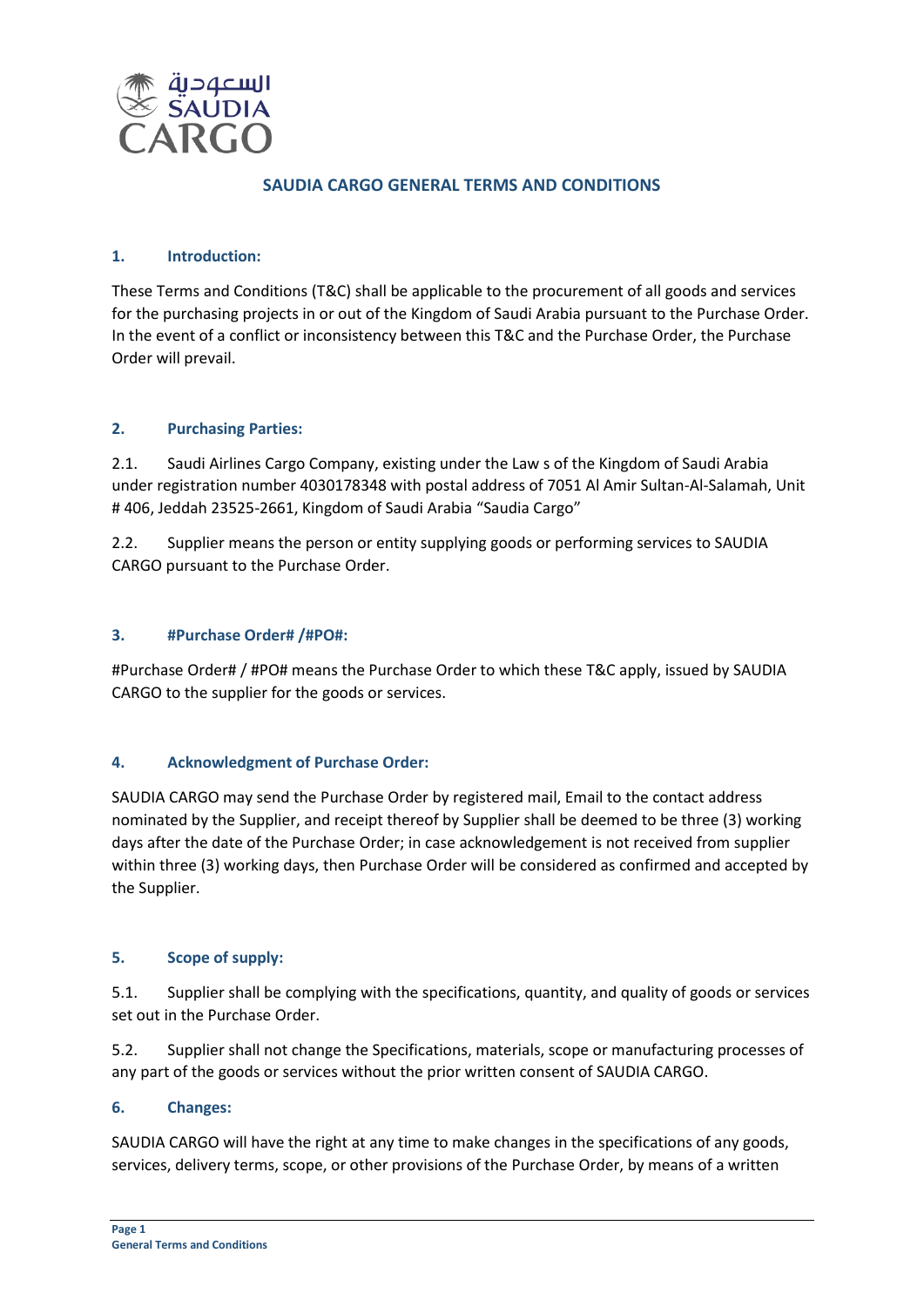

notice to the Supplier. If and to the extent that the changes requested by SAUDIA CARGO reasonably justify an adjustment of the price, delivery schedule and/or other provision of the Purchase Order, and if the supplier has requested within five (5) working days of SAUDIA CARGO's notice that an adjustment be made, by means of a written notice to SAUDIA CARGO including appropriate substantiation then an equitable adjustment will be made by SAUDIA CARGO. Supplier's failure to comply with the foregoing notification will constitute Supplier's waiver of any claim or defence related to such change. SAUDIA CARGO is entitled to request the Supplier to commence the changes prior to having finalized the adjustment to the Purchase Order.

## **7. Price and Payment terms:**

7.1. The Purchase Order Price will be firm and fixed and includes delivery of the goods or perform services in accordance with the Purchase Order and performance of any and all other obligations set forth in the Purchase Order.

7.2. The Purchase Order Price includes, and the supplier will promptly pay, all levies, taxes, fees, or duties applicable to the delivery of the goods at the named destination.

7.3. The price set out in the Purchase Order will be an all-inclusive and fixed lump sum or a fixed unit price or costs-plus for the goods or services, delivered/completed to SAUDIA CARGO as per the agreed terms. The Price cannot be varied without the prior consent of SAUDIA CARGO given by means of a written Change Order.

7.4. Payment for the delivered goods or services and accepted by SAUDIA CARGO shall be made within forty-five (45) working days from the invoice receiving date.

7.5. In the event that SAUDIA CARGO agrees in the Purchase Order to pay a portion of the price in advance, such payments shall be made against an unconditional and irrevocable guarantee by a bank or financial institution acceptable to SAUDIA CARGO, in the format approved by SAUDIA CARGO. Payments in the currency mentioned in the Purchase Order shall be made by direct bank transfer to a bank account nominated by Supplier, or other means set out in the Purchase Order.

7.6. All bank charges associated with SAUDIA CARGO's account and supplier's account shall be paid by SAUDIA CARGO and supplier respectively.

7.7. Original invoices shall be stamped, signed, and shall include at least the following information: Purchase Order number, description of goods and services, quantities; and shall be duly supported by documentary proof of the delivery. Invoices shall be addressed to Procurement department SAUDIA CARGO for all reasonable cost and expenses actually incurred by SAUDIA CARGO in connection with the correction or repair of the Rejected Work.

7.8. All Saudi suppliers who are registered with ZATCA, must provide VAT compliant invoices meeting all the requirements mentioned in Article (53) of VAT implementation regulations and E-Invoicing regulations.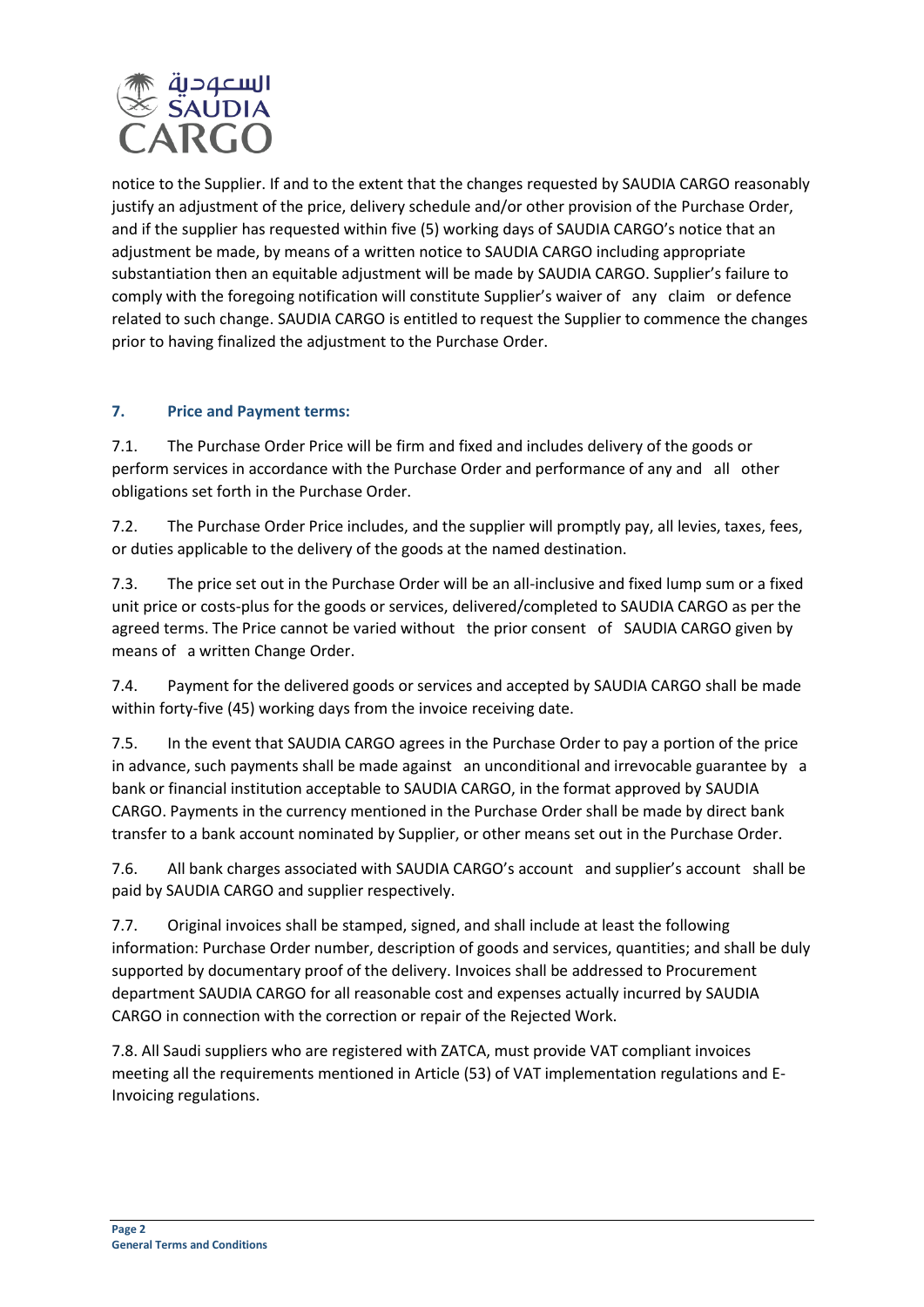

#### **8. Inspection:**

SAUDIA CARGO shall be entitled to inspect and/or test (or arrange for independent inspection/testing) such goods \ services which are in SAUDIA CARGO's judgment defective or nonconforming. The inspection could take place at SAUDIA CARGO facilities or Supplier's facilities in order to ensure that they conform to the Specifications. In the event that the inspection shows that goods or services do not conform to the Specifications or requirements of the Purchase Order, SAUDIA CARGO reserves the right to require replacement or reject the delivery and cancel the Purchase Order forthwith and claim a refund for any advance payments.

### **9. Packing and Documentation:**

The Supplier shall properly pack and mark the goods in accordance with the requirements of SAUDIA CARGO and the carriers and in accordance with all applicable laws and regulation, with best commercial practices designed to prevent loss or damage due to weather, transportation and other cases. The Supplier shall furnish SAUDIA CARGO with all the required and customary certificates, invoices, packing lists, packages, shipping notices, instruction manuals, SASO, test data, and documentation relating to the Work; including (but not limited) to certificates of origin, etc. Any delay in providing shipping document required for clearing the goods at destination will be counted as delay in delivery and penalty clause (11.3.C) will be applied accordingly.

#### **10. Shipping and Transportation:**

The Supplier shall provide goods in packaging suitable for the mode of shipping set out in our Purchase Order. Failure to do so may result in carrier non-acceptance, damage of goods in the transit due to improper packing, or if additional safety preparation is required to move the cargo, all these costs will be passed back to the supplier.

## **11. Delivery schedule and delay of delivery:**

11.1. Mode of delivery and the completion date/schedule will be specified in the Purchase Order and will be firm and the Supplier shall comply with the delivery dates set forth in the schedule specified in the Purchase Order to the delivery point.

11.2. The time of delivery or completion shall be of the essence, and the Supplier undertakes to deliver goods or services strictly within the agreed time. Supplier shall be obliged to notify SAUDIA CARGO in writing if it is anticipated that the delivery of any goods, services or any other scheduled activity shall be later than the time set out in the Purchase Order.

11.3. Time is of the essence of this Purchase Order. If any shipment or delivery is made which is not in all respects in accordance with the provisions of the Purchase Order or delivery schedule, SAUDIA CARGO shall be entitled to the following:

a) Extend the time by means of a Purchase Order.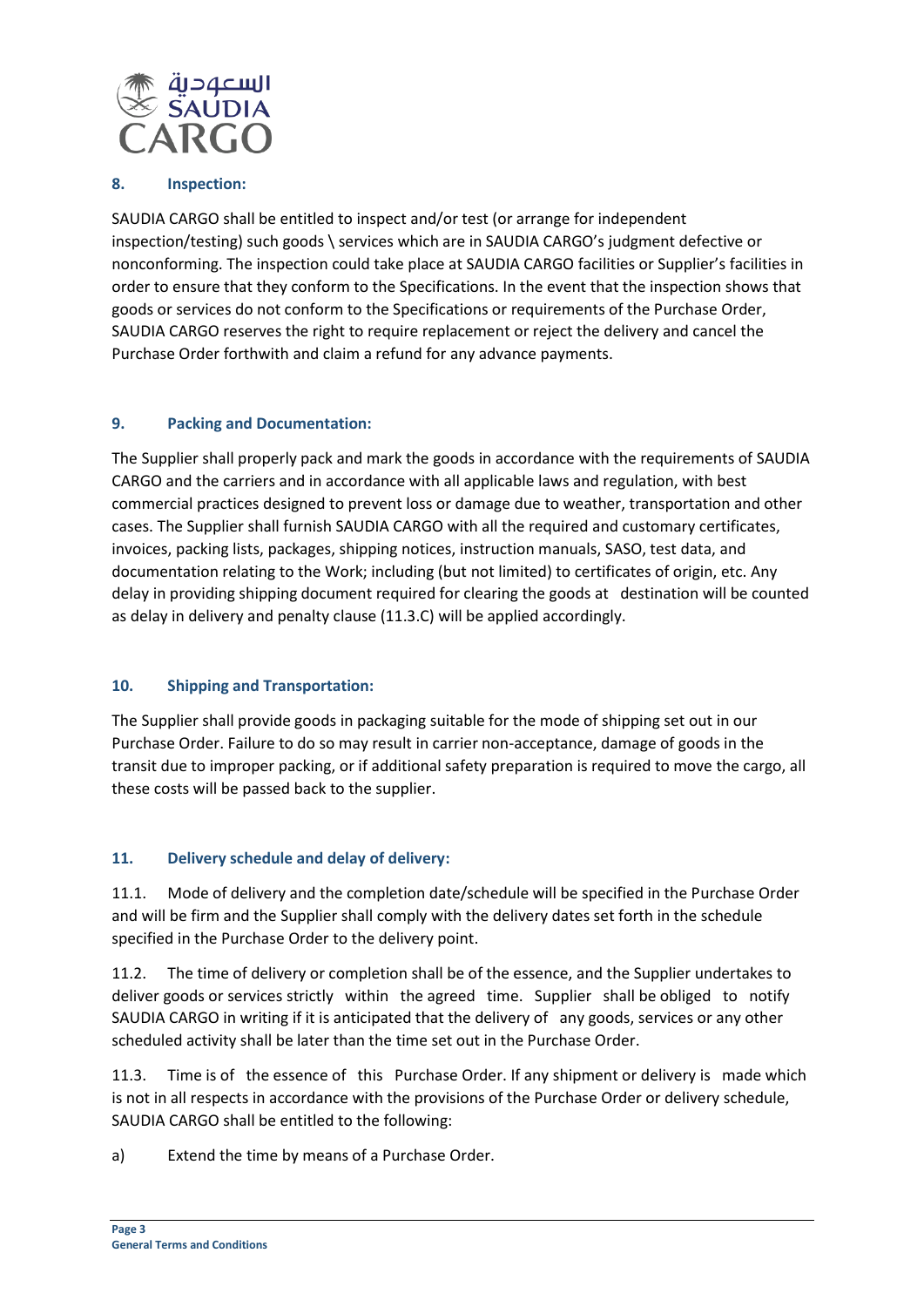

b) Cancel the Purchase Order or part of the scope of supply and procure other goods \ services of similar description.

c) Or allow Supplier to proceed and claim from Supplier as penalty of damages an amount of 2% (two percent) of the Purchase Order value for every week (or part thereof) that the goods or services are delayed beyond the Purchase Order delivery date. Total penalty shall not exceed 10% of the total Purchase Order value.

## **12. Transfer of Risk and Title:**

12.1. SAUDIA CARGO has the right to reject any goods or services are found any time to be defective in materials or workmanship or otherwise not in accordance with the requirement of Purchase Order, in addition to any other rights, which it may have under applicable warranties. The rejected goods shall be returned at Supplier's risk and all associated cost shall be paid by Supplier

12.2. Any materials, components, tools, patterns, dies, equipment, consumables and other items belonging to or provided by SAUDIA CARGO, which are in the Supplier's custody for any purposes, must be clearly marked and recorded by the Supplier as belonging to SAUDIA CARGO, but risk of loss remains with the Supplier until delivery. Upon SAUDIA CARGO's request, including in case of termination for whatever reason, the Supplier will allow SAUDIA CARGO, and/or any third party mandated by SAUDIA CARGO, to enter any premises of the Supplier to repossess any such SAUDIA CARGO items or any part thereof.

## **13. Acceptance of Goods:**

SAUDIA CARGO will have the right to reject any consignment or part of it within thirty (30) working days from delivery where it is determined that the goods are defective or do not conform to the requirements of the Purchase Order.

The Rejected goods will be returned to Supplier at its sole cost and risk. Where Supplier has already been paid (fully or partly) for such Rejected goods, the Supplier shall forthwith replace the Rejected goods or issue a credit note in respect thereof.

In the event that SAUDIA CARGO in its sole discretion elects to accept and correct any Rejected goods, the Supplier shall be liable for and promptly reimburse SAUDIA CARGO.

#### **14. Warranty and Quality:**

14.1. In addition, and without prejudice to all other warranties provided by the supplier under the Purchase order, the supplier warrants that (a) the goods will be new, of good and satisfactory quality and f it for the purposes for which it is intended, free from any defect or lack of conformity in design, and otherwise in strict compliance with all requirements of the Purchase Order.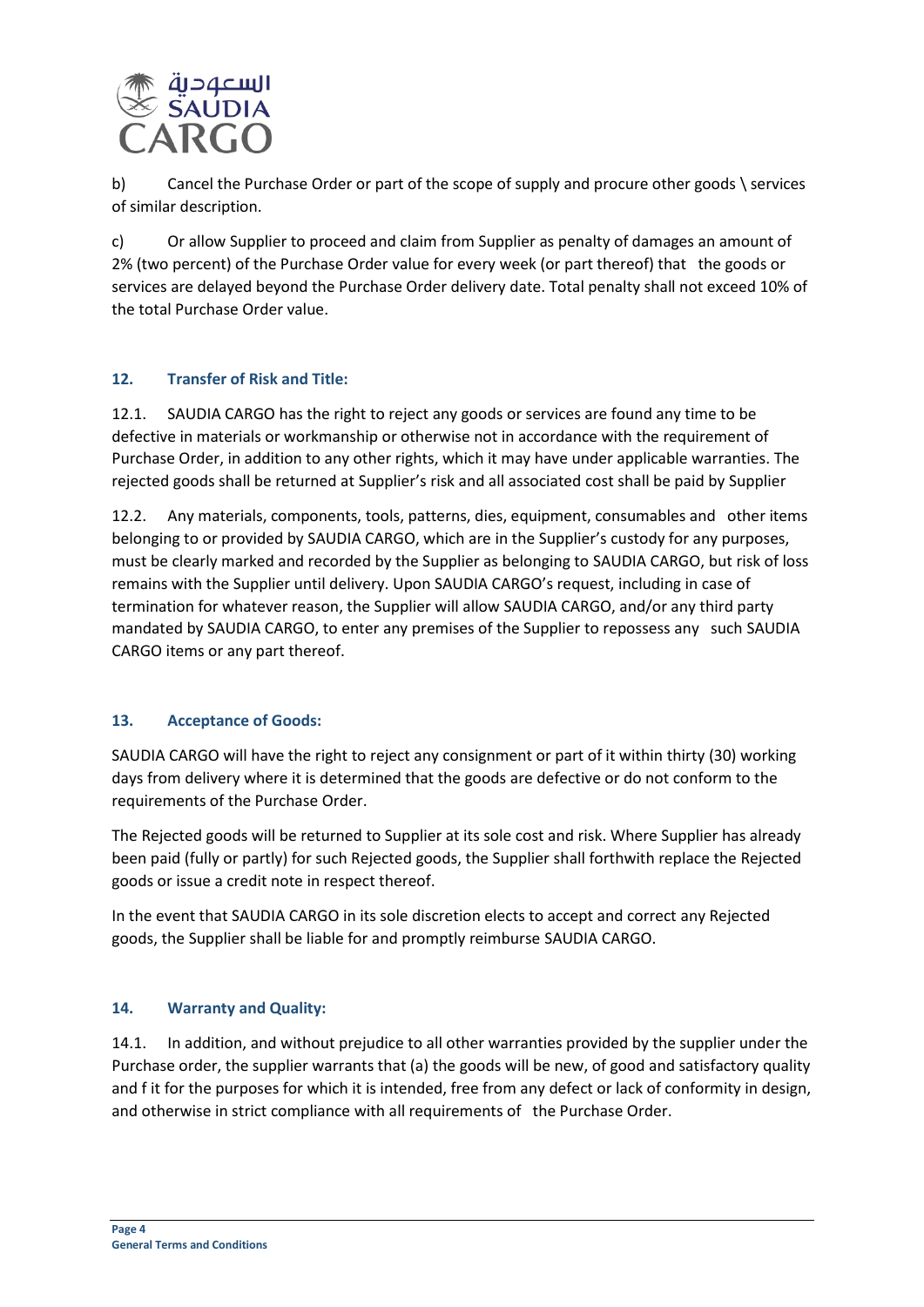

14.2. The warranty period will be within 12 months from delivery and acceptance of goods. Repaired and replaced goods/parts are subject to a new warranty period of twelve (12) months as from the date when the remedied part is returned to service.

14.3. SAUDIA CARGO may notify supplier of defects discovered during the warranty period at any time provided only that it does so prior to the expiry of a period of thirty (30) working days after the end of the applicable warranty period. SAUDIA CARGO may enforce any claims and remedies relating to defects notified.

## **15. Compliance to Ethics and Laws:**

15.1. SAUDIA CARGO conducts its business in a highly ethical manner, and Suppliers shall take all necessary steps and precautions to prevent their employees or representatives from making, offering and/or receiving any gifts (other than promotional material of a nominal value) fee, rebate and/or any other consideration or advantage of any nature to any employee or representative of SAUDIA CARGO, which could in any way influence a SAUDIA CARGO employee to act (or refrain from acting) in a manner which may will give Supplier an unfair advantage.

15.2. Supplier shall be obliged to strictly conform to all applicable standards and regulations for health, safety and environmental standards and during the execution.

15.3. Supplier shall provide SAUDIA CARGO with all information and data sheets as may be required under the applicable occupational health and safety laws and regulations of the KSA and international regulations for work include hazardous materials.

15.4. Supplier shall promptly notify SAUDIA CARGO if and when any of its employees or representative may obtain any interest (whether directly or indirectly) by way of a shareholding, partnership or in any other form of association with the Supplier, its affiliates or sub-contractor.

15.5. Any breach of any of the above provisions shall entitle SAUDIA CARGO to, without prejudice to any other rights or remedies it may have under these Standard Purchase Order Terms or the law, cancel the Purchase Order summarily, without prior notice to Supplier.

## **16. Confidentiality:**

16.1. Supplier must maintain in strict confidence any proprietary or confidential information and material disclosed to any third parties in connection with the Purchase Order without SAUDIA CARGO prior written consent. These obligations will survive the completion or early termination of the Purchase Order.

16.2. All information and know -how including drawings, specifications, IPs and other data provided by SAUDIA CARGO in connection with the Purchase Order as well as any documents or data derived from such information and know -how must remain at all times the property of SAUDIA CARGO or its affiliate(s) (as the case may be) and may be used by the supplier only for the purpose of performing the Purchase Order. Any intellectual property rights arising from the performance of the Purchase Order will become the property of SAUDIA CARGO.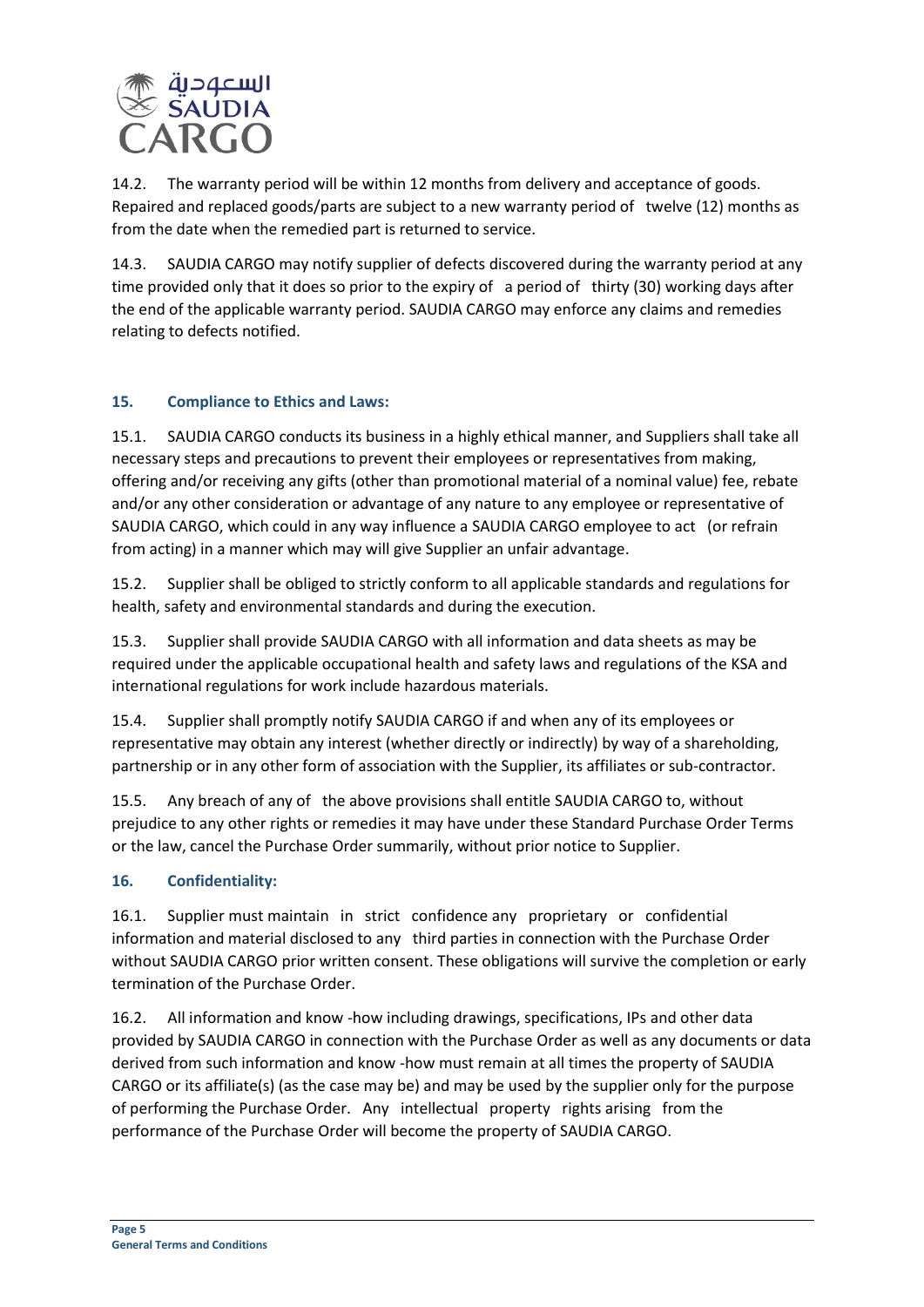

## **17. Indemnity and Liabilities:**

Any goods or services which do not comply with the requirements of the Purchase Order will be considered to be defective and must be replaced. If the supplier does not correct the defect, then it will be considered a breach.

The supplier will indemnify and hold harmless SAUDIA CARGO, its affiliates, officers, employees, or agents, from and against any and all liabilities, claims, loss, damage, costs or expenses (including legal fees), which may arise as a result of or in connection with the supplier's breach of its obligations and/or warranties under the Purchase Order:

a) any breach of warranty or covenant in the Purchase Order.

b) any negligence or misconduct of Supplier, its agents or sub-contractors.

c) any third-party claim relating to the obligations, ownership, expenses or claims flowing from loss of or damage to the property of Supplier and in respect of injury or death of any employee or representative of Supplier under the Purchase Order.

# **18. Force Majeure:**

18.1. Force Majeure means an event or circumstance which satisfies all of the following requirements: (i) is beyond the reasonable control of the Party relying thereon; (ii) could not reasonably have been foreseen at the date of the Purchase Order ; (iii) could not have been prevented, mitigated or overcome by the affected Party (and/or any third party within the control of such Party, including any Subcontractor), acting and having acted with all due diligence and (iv) is not an act, event or condition, the risks or consequences of which the affected Party has expressly agreed to assume under the Purchase Order ; including, subject to the conditions set out herein, acts of God, war, earthquake, terrorist acts and national strikes or labour disputes. For the avoidance of doubt, factory unrest and employee strikes of any kind (except as expressly stated above), as well as production bottlenecks, or the lack of the required import licenses, or import authorizations of the authorities, lack of qualified personnel, lack of material or financial problems on the part of the affected Party shall not be deemed to be Force Majeure events.

18.2. If the performance by either Party of its obligations under the Purchase Order is, in whole or in part, prevented or delayed by reason of Force Majeure, then such Party will not be considered in default and will be excused from the performance or punctual performance, as the case may be, of such obligations, as long as and to the extent that performance of those obligations is affected by the Force Majeure. Any affected obligations, including the corresponding obligations of the Party not affected by Force Majeure, as the case may be, will be equitably adjusted; provided however that, the supplier will not be entitled to compensation for additional costs incurred by virtue of such Force Majeure.

18.3. A Party intending to seek Force Majeure relief under the Purchase Order will not be entitled to such relief unless such Party:

a) Within three (3) days after becoming aware of the occurrence of Force Majeure, gives notice to the other Party of its intent to claim Force Majeure.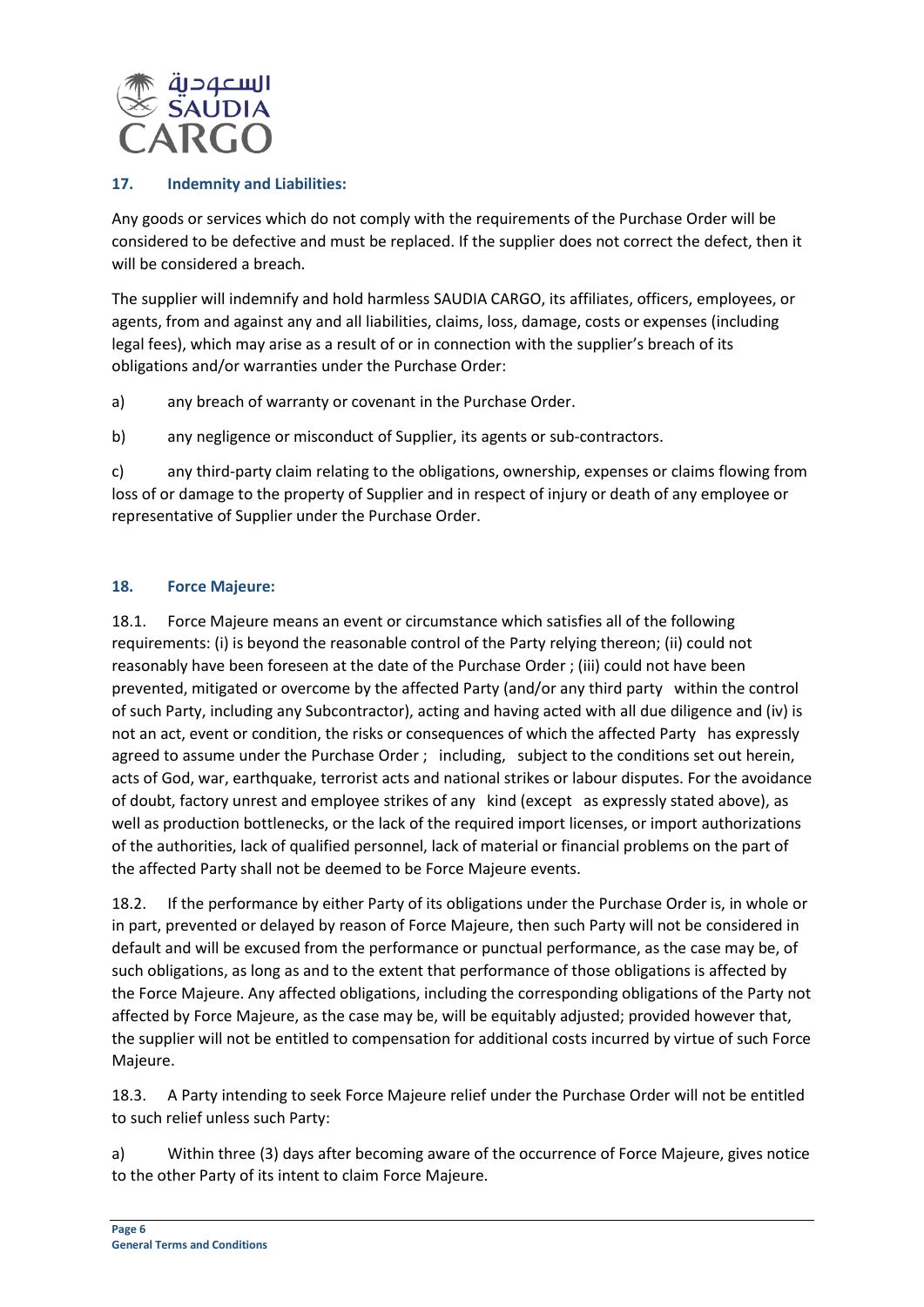

b) within ten (10) days after becoming aware of the occurrence of Force Majeure, submit to the other Party sufficient detail regarding the event or circumstance, including its causes and consequences on the performance of the Purchase Order, and all reasonable evidence serving to establish the Force Majeure; if the supplier seeks an extension of time due to Force Majeure, it must in particular provide appropriate evidence that the Force Majeure has in fact impacted the timely delivery of the goods or services;

c) Without undue delay, undertakes all reasonable steps to mitigate the effect of the Force Majeure on the performance of the Purchase Order and inform the other Party accordingly.

18.4 If delivery of any goods or services shall be expected to be delayed due to Force Majeure for a period of more than ten (10) days after the delivery date, SAUDIA CARGO shall have the option to cancel the Purchase Order upon written notice and claim a refund for any advance payments.

# **19. Termination and Cancellation**

19.1. Termination for Cause. Without prejudice to any other rights and remedies of

SAUDIA CARGO, without liability, SAUDIA CARGO may immediately terminate forthwith the whole or part of the Purchase Order by written notice to the supplier, if (i) the supplier is in material breach of its obligations, including any breach of the Purchase Order which the supplier has failed to remedy within ten (10) days of being notified of the same by SAUDIA CARGO; (ii) the supplier does not begin performance in a timely manner, fails to make progress as per the Purchase Order

, or is otherwise in delay and fails to provide adequate assurances that delivery of the goods or services in accordance with the Purchase Order will occur in a timely manner as per the Purchase Order ; (iii) the supplier becomes bankrupt or insolvent, or makes an arrangement with its creditors, has a receiver or administrator appointed, commences winding up or similar proceedings or ceases or threatens to cease to carry on business or becomes unable to pay its debts as they fall due.

19.2. Supplier shall not be entitled to claim for any compensation or damages; other than payments for that portion of the goods or services accepted by SAUDIA CARGO prior to the date of cancellation in the event of a cancellation of the Purchase Order by SAUDIA CARGO.

## **20. Governing law and Jurisdiction:**

20.1. The Purchase Order and any dispute in relation thereto will be governed and construed according to the laws of the Kingdom of Saudi Arabia.

20.2. In the event that a dispute was not resolved amicably, either party shall be entitled to refer the dispute to be settled through the competent court in Jeddah, Saudi Arabia.